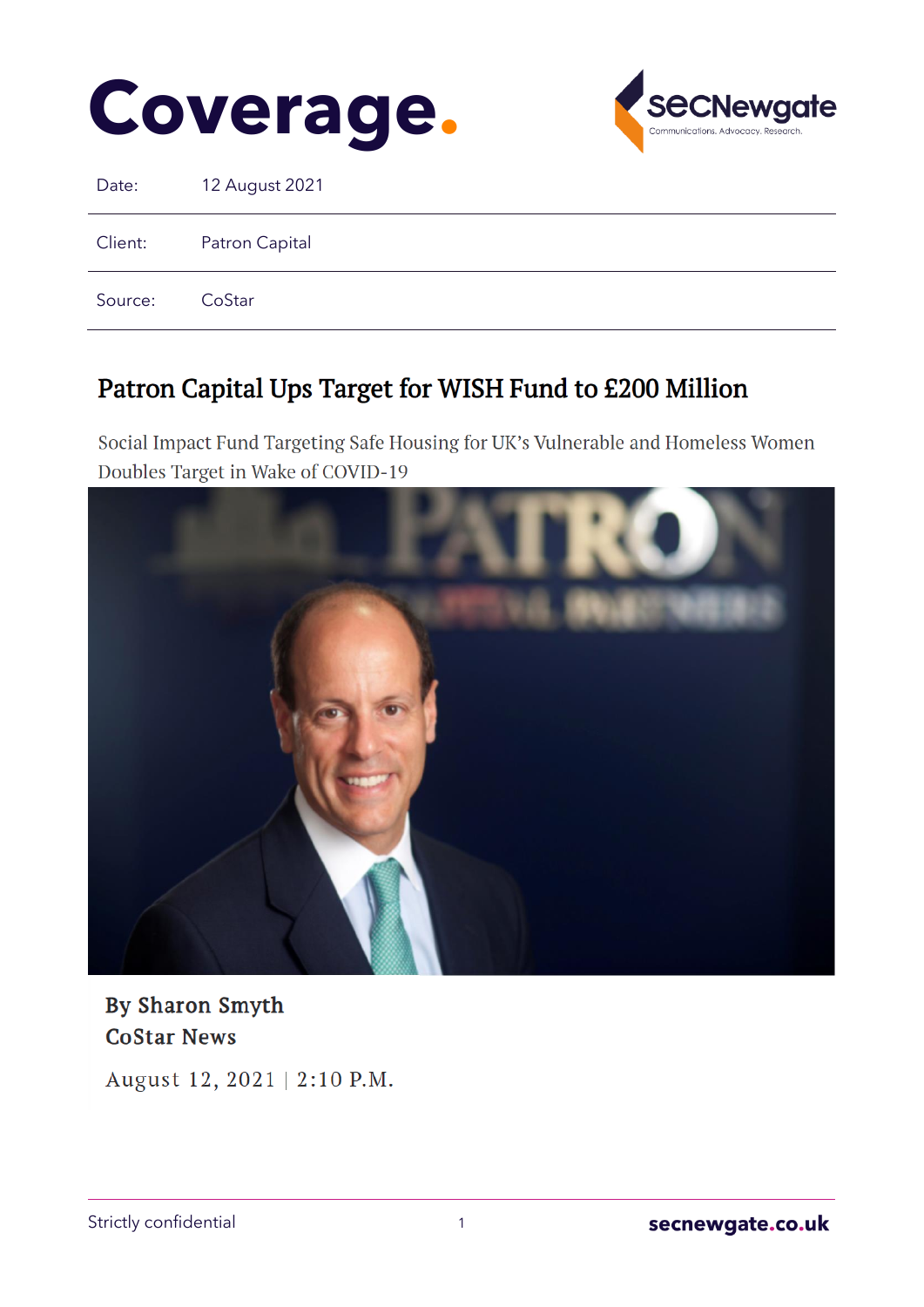

**With the Royal Ascent of the domestic abuse bill earlier this year, and the COVID-19 pandemic highlighting the true extent of intimate partner abuse across the UK, Costar News talks to Keith Breslauer, founder of Patron Capital on why he's upping the target for investment, and why he put a million pounds of his own money down.**

# **TheWomen in Safe Houses, orWISHfund,believed to be the world's first gender-lens property fund established to address to the lack of affordable, safe and secure homes for women who are experiencing homelessness, are ex-offenders, survivors of domestic abuse, was setupin December2020, how has it evolvedsince then?**

"We have £24 million of capital today, investors include the MacArthur Foundation, Guys and St Thomas Hospital, The Clothworkers' Foundation, Comic Relief and the City Bridge Trust. We have a bunch of investors interested, mostly UK groups, some US, but mostly the UK and few Dutch and German groups as well."

"In terms of the fund itself, we have around 30 properties that have been approved by the investment committee, or that are in due diligence. All properties are existing semi-detached houses spread across the UK. We have five charity partners with which we have agreements and are now signing leases, including Refuge, Safer Places and Nacro, an ex-offenders association."

# **The original target size of the fund was £100 million and that's now been doubled to £200 million, how long will it take to raise and how many properties will it target?**

"In terms of the size of the fund, we have been asked to increase it to £200 million in size and we have given ourselves about 12 months to raise the money. I like the minimum of £100 million but £200 million is a good target."

"The math is simple - if you take £200 million and the average house price is £200,000. If you have £100 million you will get 500 properties, if you raise £200 million you get 1000.

# **Where will the assets be located?**

"650 units sounds like a nice middle ground. The assets are spread across the UK focusing on where there are pockets of domestic abuse, and where there are partners who are looking to fix this issue."

"We can work with local partners. For example, there are lots of cases of domestic abuse in London but it's harder to get assets at a reasonable value."

#### **A lot has happened in the past two years to bring the topic of domestic abuse more into the public eye, has that increased interest from investors?**

"Domestic abuse has gone up during the pandemic, bringing it more into the public eye due to the domestic abuse bill being approved, and getting the Royal Ascent. Does this mean we're getting more investors? No. Does it mean more people are understanding that this is legitimate and we're doing a great job for a great cause? Yes. There is an unfortunate dynamic of two or three types of investors out there, those that say I want ESG investors who want to make a reasonably good return – these are the people talking to us. You have investors who say, we have to raise a lot of money, how are you going to help us do that?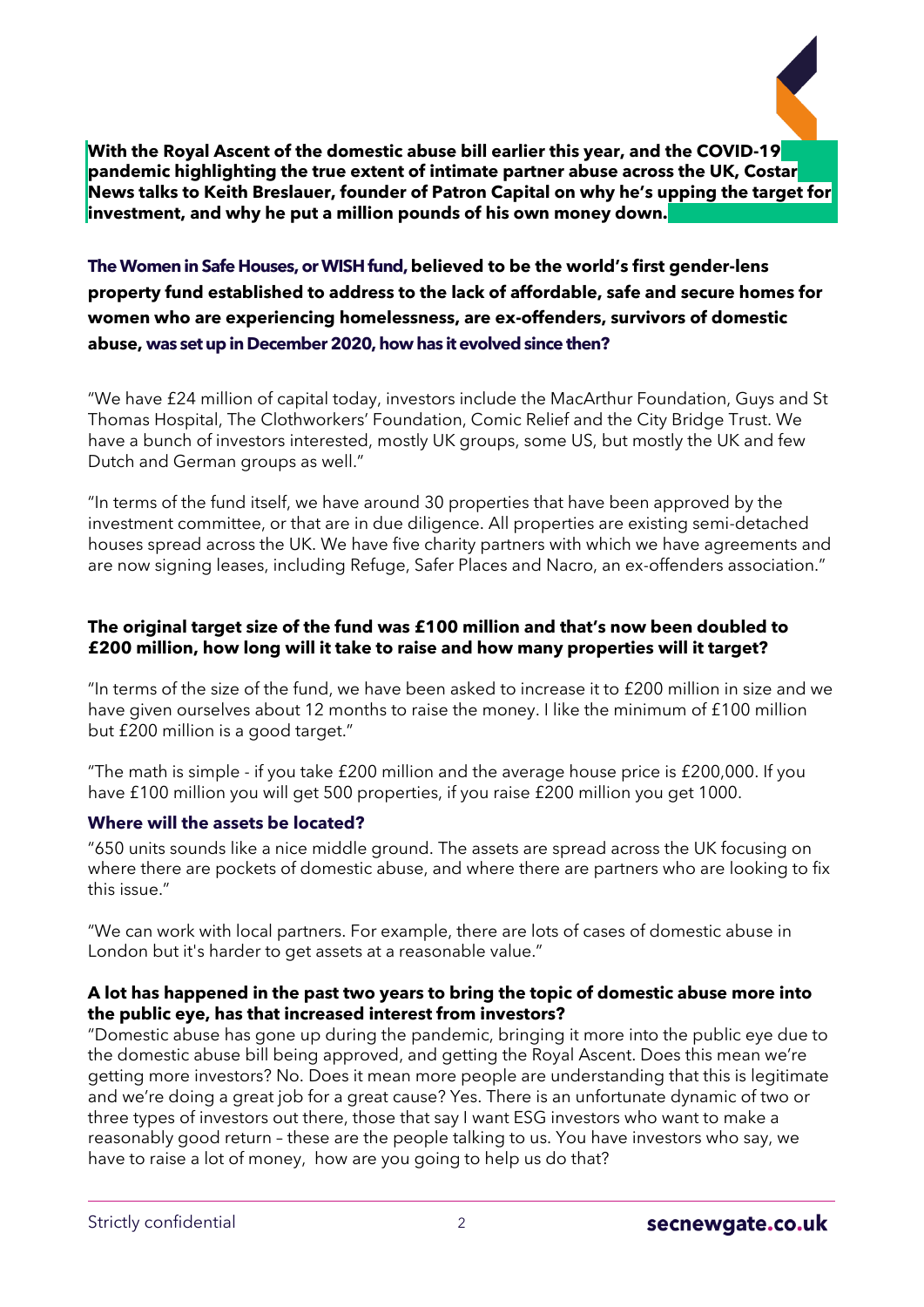

You will also have investors who say we like the E or the environmental aspect of ESG and not necessarily the S of social impact. So, if you tell them we are doing a fund for carbon emissions they would give us \$200 million but for domestic abuse, forget about it.

It will be one of those things that will take a bit of time to prove, but that has been the story of my entire career."

#### **Why isn't domestic abuse taken as seriously as global warming for example given that both are on the rise and both have devastating social consequences?**

"Domestic abuse is too personal – I will give you an example, I do a lot of charity work for disabled veterans, and I recently had a girl speak at Patron, who I saw on a Netflix documentary called Rising Phoenix. it's about a girl called Beve Vio, she lost her hands and feet to meningitis at the age of eleven. She is now 24 and an Olympic gold medal-winning fencer. She is the coolest girl I've ever met. I found out who her parents were and what her foundation was, and I reached out to her, asking if she would speak at my Greatness Lecture series."

"She was absolutely awesome. I invited people to come and listen to her and some went, wow, that was amazing. She was truly inspiring, and I feel like I can go kick some arse now. But, some people don't want to watch because they can't deal with watching someone who has no hands and feet. So, they dismiss it, just like domestic abuse."

"We've pitched the fund as it is, and you can make a really good return here, oh and by the way, it will actually make a difference to society."

### **What kind of returns are you offering?**

"We are offering total returns of six to eight or six to nine percent. This mostly comes from rental income and capital gains growth, so depending on where you see house prices going, you should make six to nine percent per annum over ten years."

"There are very low fees in this, Patron is working effectively pro-bono and I have personally invested one million into it. I came out of the box and said I will invest a million because I wanted to make the point that this is not about us making money or just a Patron product making money."

#### **Are more institutional investors coming around to the idea that this is something they can invest in?**

"I think there is an interesting question – the reality of pension funds is that they have one obligation and that is to protect the value of donors' capital. This is to ensure it can pay back to the donor when they retire, they are not in the business of making charity donations. In fact, it is against their mandate, but they are in the business of making reasonably good returns on a riskadjusted basis which is what we are offering – we are constantly trying to prove this."

*Domestic abuse is one of the leading causes of homelessness for women and children. In England and Wales alone, 1.3 million women experienced domestic abuse in 2017-18. Women's Aid reports that 60% of women being referred to specialist refuges are being turned away, mainly due to lack of space.*